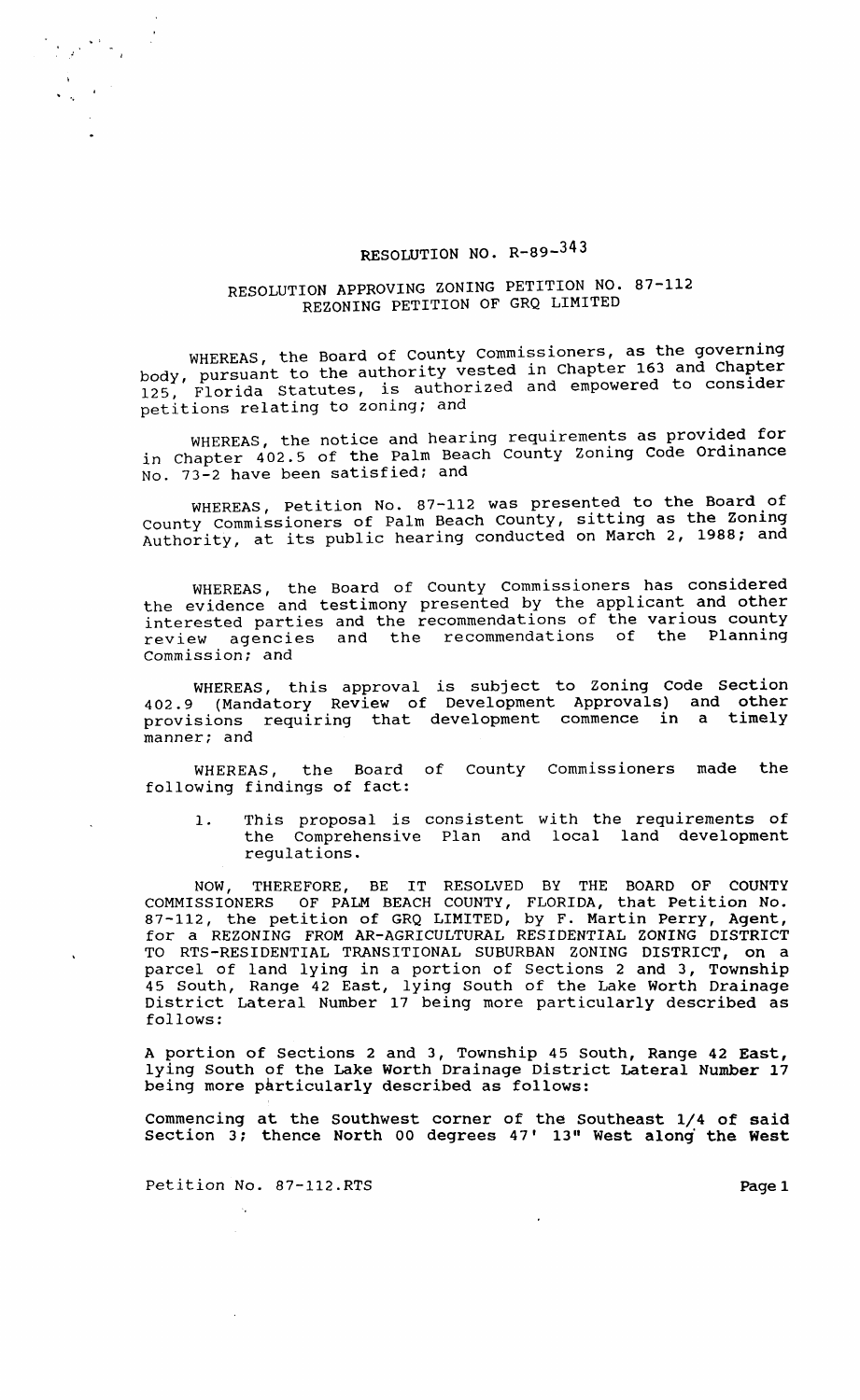line of the East 1/2 of said section 3, a distance of 142.96 feet; thence South 89 degrees 48' 13" east, a distance of 40.01 feet, thence bound of uses for the Northerly Right-of-Way line of Hypoluxo Road (as now laid out and in uses) as recorded in Road Book 4, Page 1, with the Easterly Right-of-Way line of Jog Road (as now laid out and in use) as recorded in Road Book 4, Page 136, said POINT OF BEGINNING of this description; thence North 00 degrees 47' 13" West, along the said Easterly R1ght-of-Way line of Jog Road, same line also being 40.00 feet East of (as may fine of bog hodd, bame fine also keens form and west line of the East 1/2 of section 3, a distance of 2400.97 feet to a POINT OF INTERSECTION with the centerline of the Lake Worth Drainage District Lateral Number 17 Canal as described in Official Record Book 2411, Page 114; thence North 89 degrees 14' 14" East along said centerline of the Lake Worth Drainage District Lateral Number 17 Canal, a distance of 2671.59 feet; thence continuing along said centerline of the Lake Worth Drainage District Lateral Number 17 Canal, South 89 degrees 46' 25" East, a distance of 2403.05 feet to a POINT OF INTERSECTION with the Westerly Rightof-Way line of Lake Worth Drainage District E-3 Canal as described in Official Record Book 2393, Page 1133; thence South 05 degrees 28' 31" East along the said Westerly Right-of-Way line of the Lake Worth Drainage district E-3 canal, a distance of 1926.42 feet; thence North 89 degrees 10' 50" West, a distance of 571.95 feet; thence South 00 degrees 24' 33" East, a distance of 561.02 feet to a POINT OF INTERSECTION with the said Northerly Right-of-Way Line of Hypoluxo Road; thence North 89 degrees 00' 34" West along the said Northerly Right-of-Way Line of Hypoluxo Road, same line also being 100.00 feet North (as measured at right angles) and parallel with the South line of the Southwest 1/4 of said Section 2, a distance of 1996.38 feet; thence North 89 degrees 48' 13" West along the said Northerly Right-of-Way Line of Hypoluxo Road, a distance of 1.86 feet to a POINT OF INTERSECTION with the East Line of said Section 3; thence continuing North 89 degrees 48' 13" West along the said Northerly Right-of-Way Line of Hypoluxo Road, a distance of 2659.41 feet to the POINT OF BEGINNING, located on the northeast corner of the intersection of Hypoluxo Road and Jog Road, bounded on the north by Lantana West Road, was approved as advertised.

Petition No. 87-112.RTS Petition No. 87-112.RTS

 $\mathbf{I}$